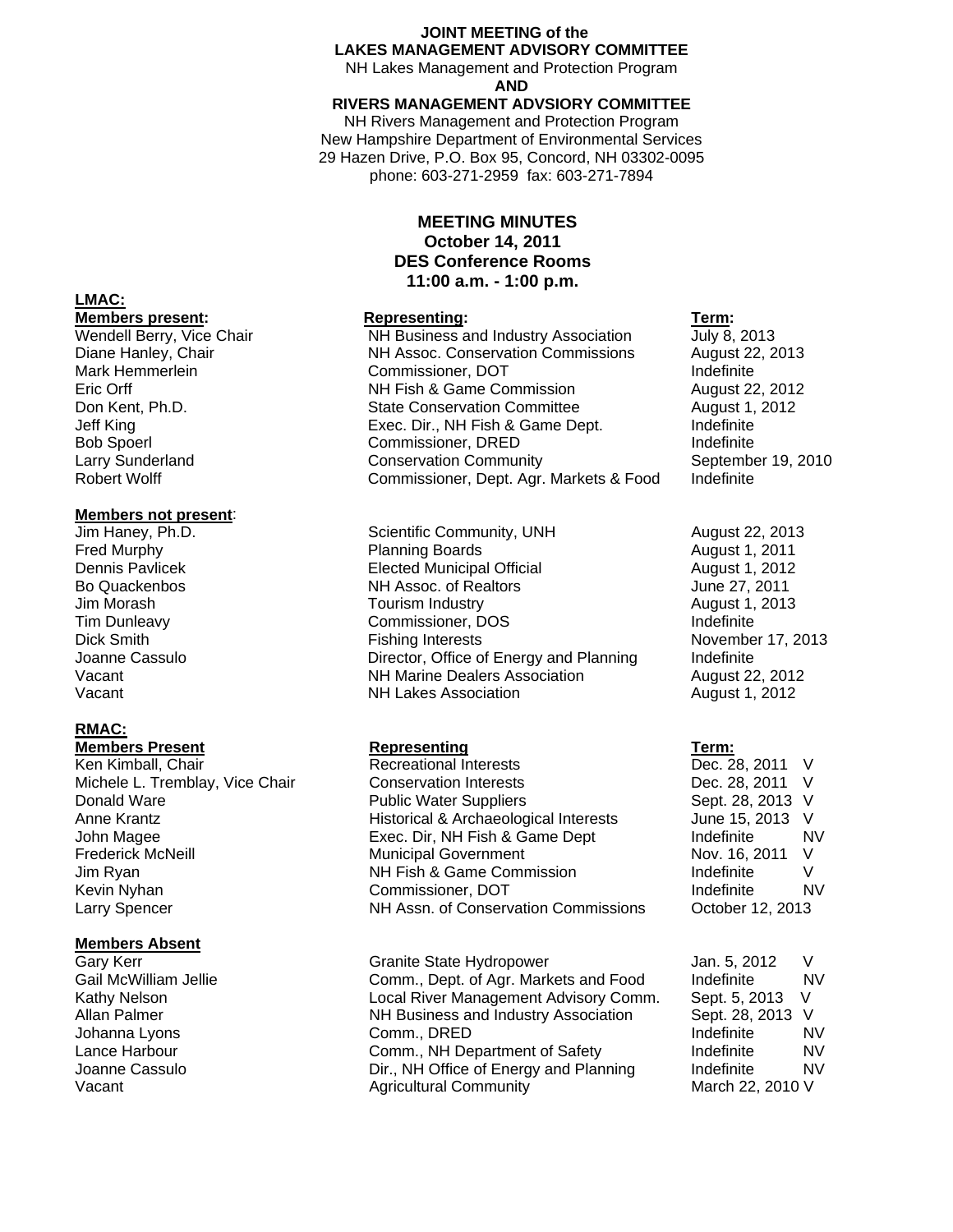#### **Staff Present**

#### **Guests**

Thomas Burack Commissioner, DES John Irwin **NH Marine Trades Assn.** Charlie Ryan Chair, Ammonoosuc LAC

**The Meeting Was Called to Order**

Ken Kimball, RMAC Chair, called the joint meeting to order at 11:15 am.

#### **A. Introductions**

Members of the RMAC, LMAC, and staff introduced themselves and who they represented.

### **B. Shared Committee Responsibilities**

Chairman Kimball shared both committees are challenged with this reduction in support from DES with the legislative budget cuts. The chairs & vice chairs, based on an earlier phone call outlined concepts to bring before the Commissioner and Ted Diers based on two timeframes:

- 1) Immediate Put forth strategies to streamline certain processes and meetings for efficacy and to prevent backsliding in the program with the limited resources.
- 2) Future Implement a review of the programs and develop a framework to provide better protection for our lakes and rivers.

#### **Concepts:**

- 1) Surplus Land Review Overlap of surplus land review process for both committees, but not full continuity in the process. To simplify for DES staff preparation take the best parts of both programs and build a common review process so that staff do not have to work with 2 different review schemes. A subcommittee should be formed to complete this task.
- 2) Stream Gage/Water Quality Sampling Cuts have affected both programs. Should prioritize needs and develop a campaign for funding restoration since monitoring is essential.
- 3) Legislation & Regulatory Review There are Legislative sub-committees for both committees. Can merge this sub-committees to take prospective ideas (similar at most times) to write the Committees' respective position letters.
- 4) The Relationships/Conflicts of Lake and River Issues (Instream flows versus lake levels) –The Committees may vary in perspective/positions on lake level versus protected instream flow competition for water. Will discuss at joint March meeting.
- 5) DES Support to RMAC, LMAC, LACs and Lake Associations Both programs previously had DES support to give to LACs and the lake associations.
- 6) Proposed LMAC and RMAC Meeting Dates and Times
	- a. Joint Meetings: January(discuss legislation) and March (ISF Water Management Plans)
	- b. Independent Meetings: RMAC to Discuss and Vote on Suncook River Nomination
		- We should hold 2 of 4 meetings together and the other 2 separately.
- 7) Priorities for Rivers/Lakes Coordinator and PT Watershed Planner
	- River/Lakes Coordinator: major policy and implementation
	- Watershed Planner: LMPP and RMPP logistical program support to the RMAC and LMAC Committees
	- and DES and provide support to LAC's and Lake Associations
	- Other DES commitments on LMPP/RMPP staff

#### **C. Lunch and Discussion with Commissioner Burack**

The Commissioner welcomed everyone and the committee members introduced themselves. The reality is that there is less money – we can't do everything we used to do. We need to document what we can't do compared to what we used to do. A baseline was determined of the impacts of the cuts that were taken. RMAC/LMAC need to make a list of what support DES can't do that was done in the past– need to make case to restore funding. We want communities to still need and want our help, and this needs to be conveyed to the Legislature. Other challenge – what are we being asked to do, that we didn't do as much in the past? For example: Tropical Storm Irene preparedness and relief afterwards. On Thursday, October 13th, a meeting with other departments/agencies

Jacquie Colburn **River and Lakes Coordinator, WMB** Tara Johnson **Asst. Planner, WMB** Shane Csiki Fluvial Geomorphology Specialist, NH Geological Survey Carolyn Guerdet **Admin.** Asst., Water Division Ted Diers **Administrator**, WMB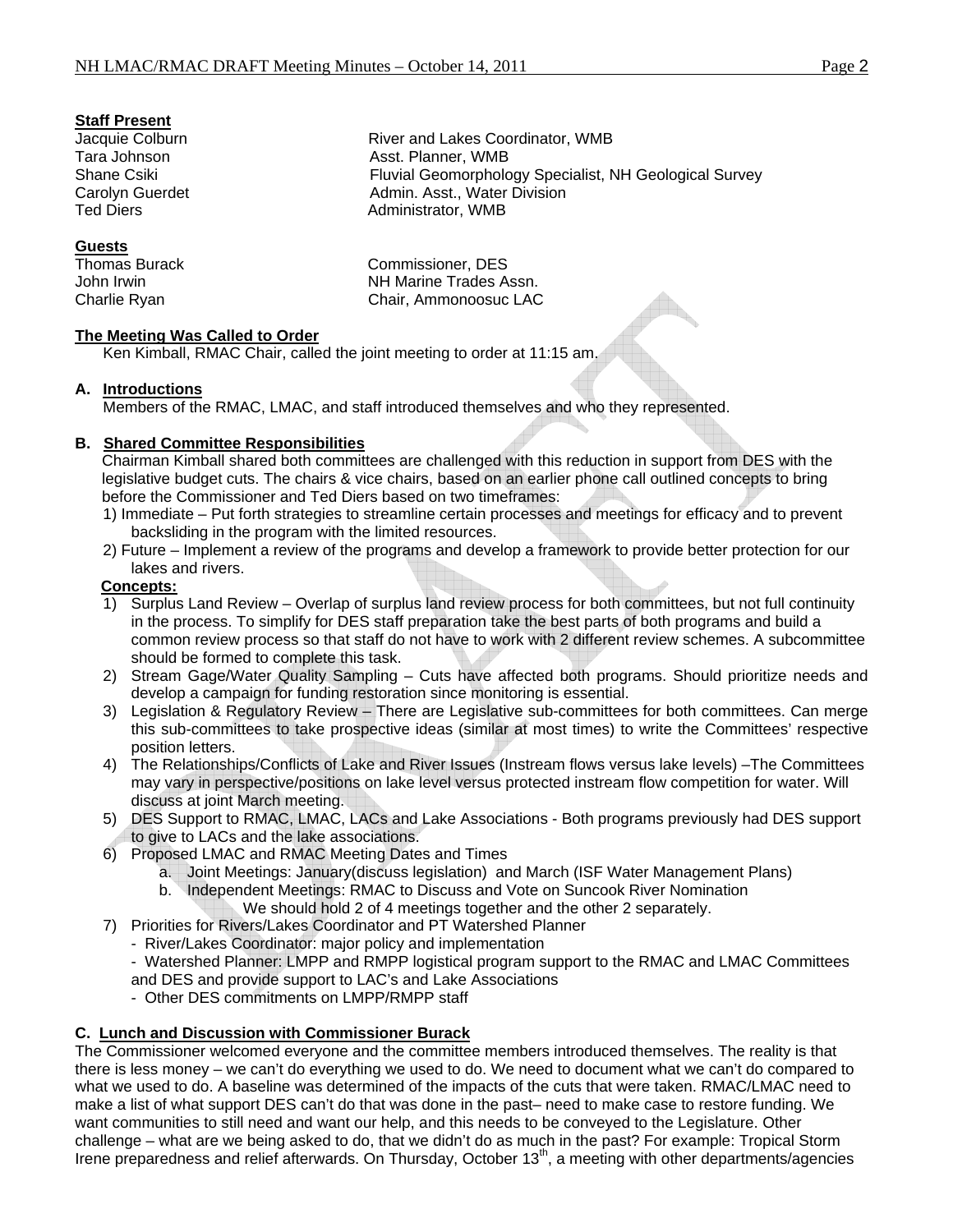was held that mapped a customer service approach to respond to Tropical Storm Irene. Jacquie was appointed as team lead for PIRRT (Post Irene River Response Team). This is a multi- state and federal agency effort and it will take a significant portion of Jacquie's time.

Ideas shared between Commissioner Burack and members of the LMAC/RMAC: Concerns

- 1) Keeping the blog updated difficult with staff reductions
- 2) LACs needing to look for funding
- 3) Consequences of professional leadership missing and staff services unavailable
- 4) Breakdown of water quality sampling network
- 5) Environmental quality degradation

#### Focus:

- 1) Document complaints from communities, associations, and LACs from across the state
- 2) Develop a tracking system of work accomplished and what is not being done
- 3) LMAC and RMAC sharing what is being said out in the public
- 4) Develop a strong strategy regarding the environmental degradation so everyone is working on the same page
- 5) Develop a good set of indicators to be tracking long-term degradation
- 6) Need of reliable information
- 7) State waters are fundamental and managed for the long-term; Legislature needs to be informed as to all the ramifications.
- 8) Focus the vision, so we know exactly what we need.

Fred McNeill recommended that the committees join in the NH Water Pollution Control Legislator Breakfast on February 15, 2012 to speak with and to educate Legislators about the programs.

### **D. Possible Statutory Changes**

Prior to today's meeting, the LMAC and RMAC Chairs and Co-Chairs met and discussed:

- 1) Having the two committees look at current regulations
- 2) Are there statutory changes in our own legislation that might make us more efficient and effective at achieving what we want to achieve?
- 3) How can we improve moving legislation through, when possible work together rather than separately?

Bud Berry will meet with the LMAC sub-committee to have an initial review of proposed legislation and statutory changes.

### **E. The Shoreland Advisory Committee (SAC)**

Conference call/discussion with Mark Traeger (Shoreland Advisory Committee Chair)

Committee formed during last legislative session to review SB 154. There are 18 members including landowners impacted by the Act to people that make their living changing the shoreland. The 2 SAC meetings held thus far have been primarily educational meetings including presentations/discussion pertaining to property rights, Great Bay update, financial and lake impacts and the value of vegetated buffers. The upcoming meeting will cover the new Surface Water Quality Protection Act (SWQPA). River and lake individuals have some similar and some different issues and concerns. The SAC will be sending recommendations up to the Commissioner regarding Legislation.

The LMAC/RMAC need to be kept aware of what SAC is doing and the approach being taken by the SAC to possibly modify the statute. A more formal communication was suggested between the LMAC, RMAC and SAC, including a possible presentation from the SAC. Mark Traeger will have agendas and notices sent to LMAC and RMAC.

It was noted that federal legislation is being proposed that will affect rivers and lakes and this should be watched.

### **F. Overview of the SWQPA (formerly the CSPA) –** Darlene Forst, DES

A summary of changes was distributed along with a photographic representation of what vegetation can be cut within the shoreland zone under the old system and now the new system. Clearly, there is less protection for rivers and lakes under the new system.